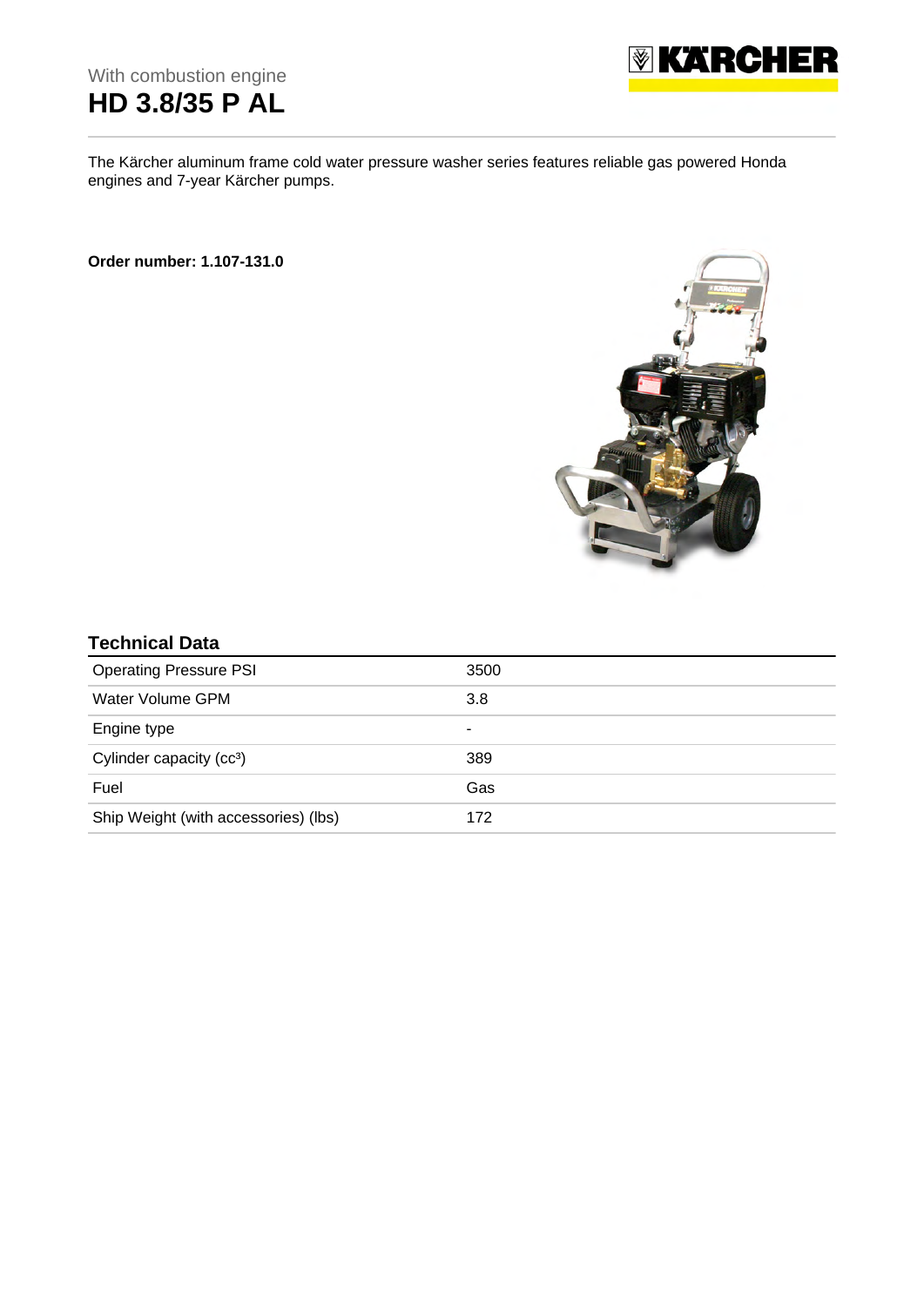# **Details**

The Kärcher aluminum Liberty series cold water pressure washers offer commercial grade cleaning in a lightweight, corrosion-resistant and easily mobile design. Built with a weldless aluminum frame, these units provide best-in-class maneuverability and are easy to push and pull due to their innovative shape and weight distribution. Cast aluminum rotary joints allow for easy transport and storage, and ergonomic operation. All models come with reliable Honda GX engines, 7-year Kärcher pump warranty and professional-grade accessories. ETL certified to both UL and CSA safety standards.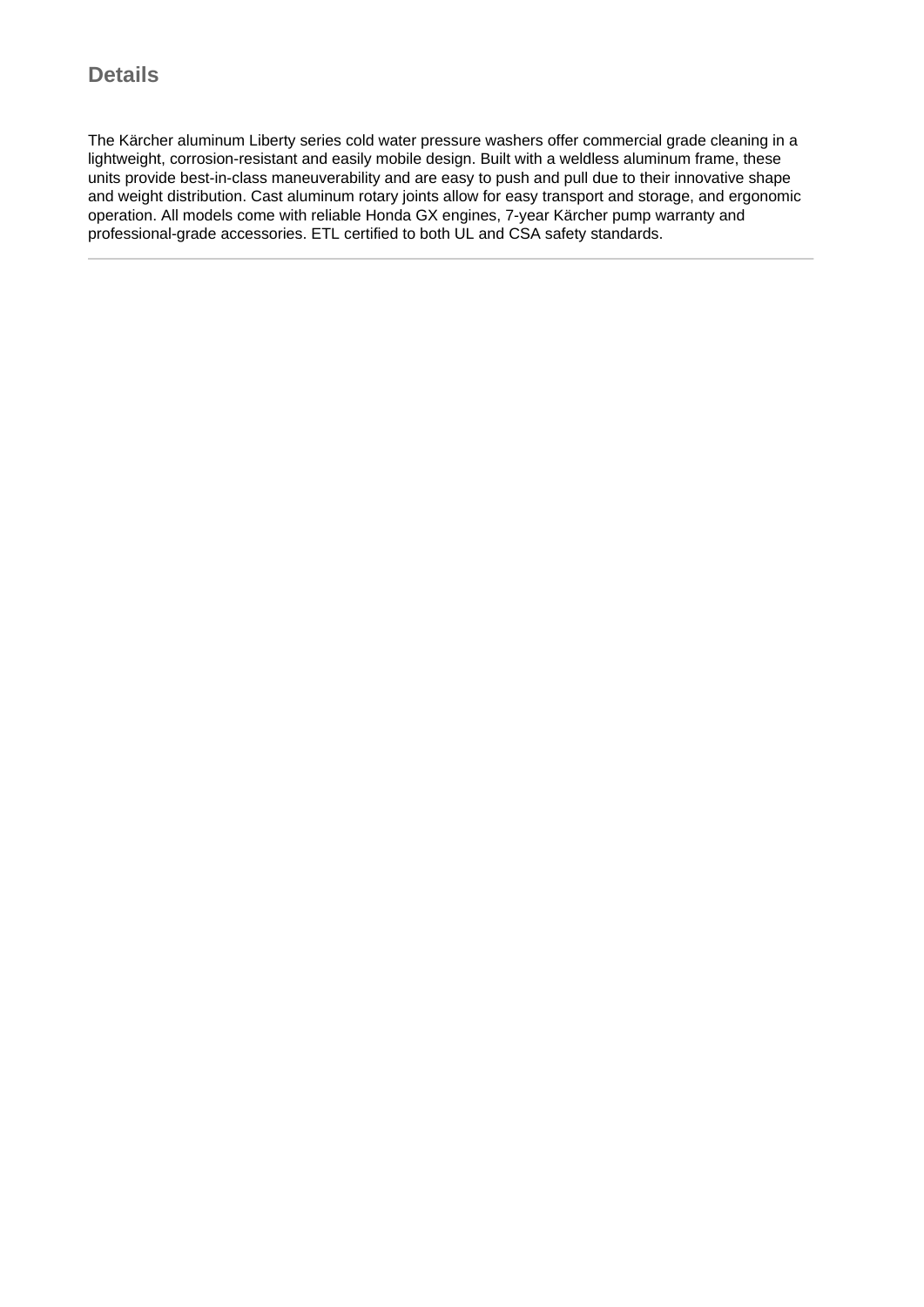# **Accessories**

# **Automatic, self-winding hose reels**

# **Add-on kit hose reel plastics**

**Order number 6.392-975.0**

**Add-on kit hose reel Order number 6.392-965.0**

**Double lance**

**Double lance 960 mm Order number 6.394-665.0**

### **Gutter cleaner**

**Gutter cleaning lance Order number 2.642-305.0**

# **Longlife 400**

**High-pressure hose packaged Order number 6.391-351.0**

# **Longlife 400 with unions on both sides**

**High-pressure hose 1.5 m, DN 8, including** ␍**connectors Order number 6.390-178.0**













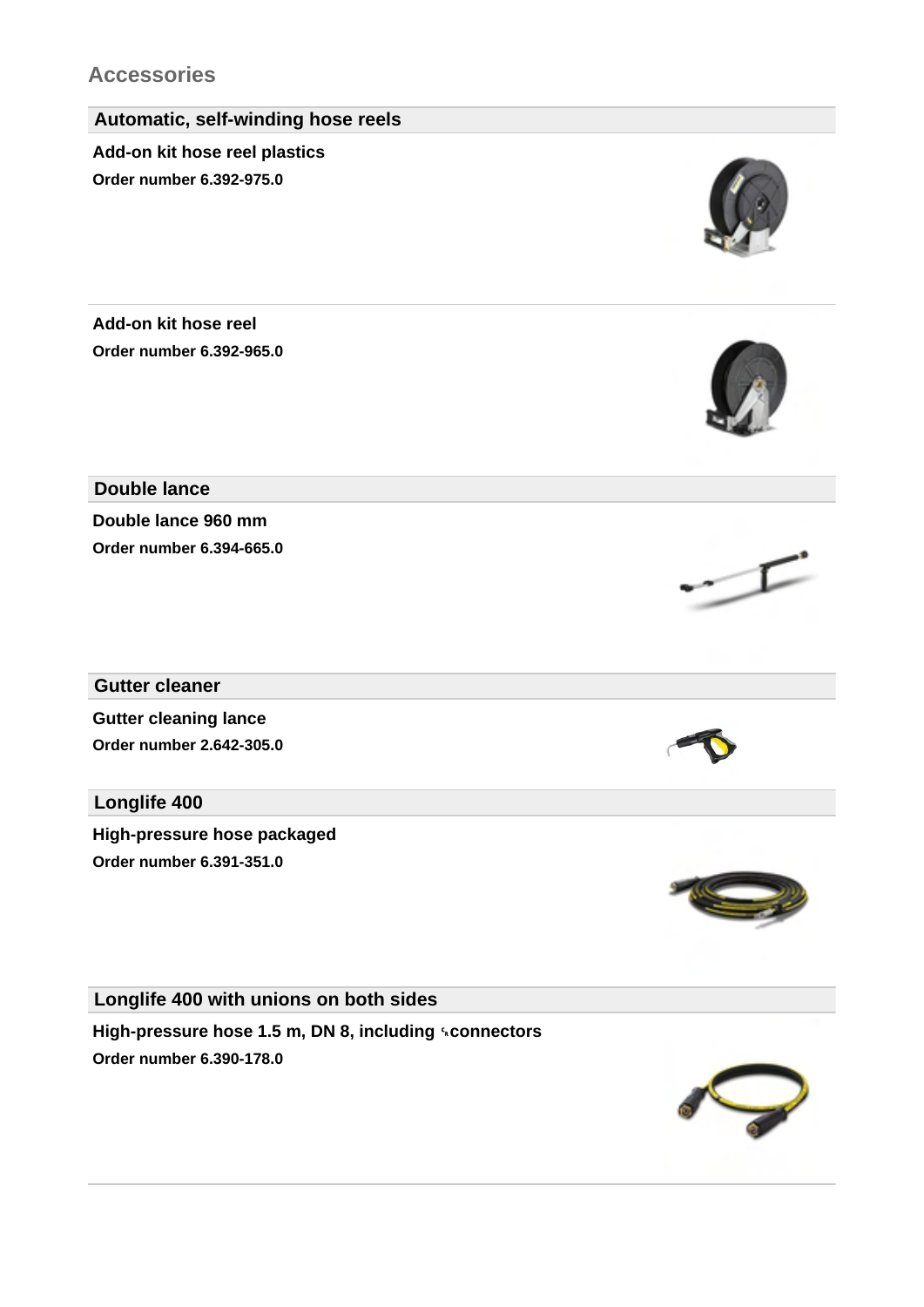

**Order number 6.401-459.0**

**Rotary coupling**

**Rotary coupling Order number 4.401-091.0**

### **Special hoses**

**High-pressure hose 1.5 m, DN 8, including connectors, outlet bend Order number 6.388-886.0**